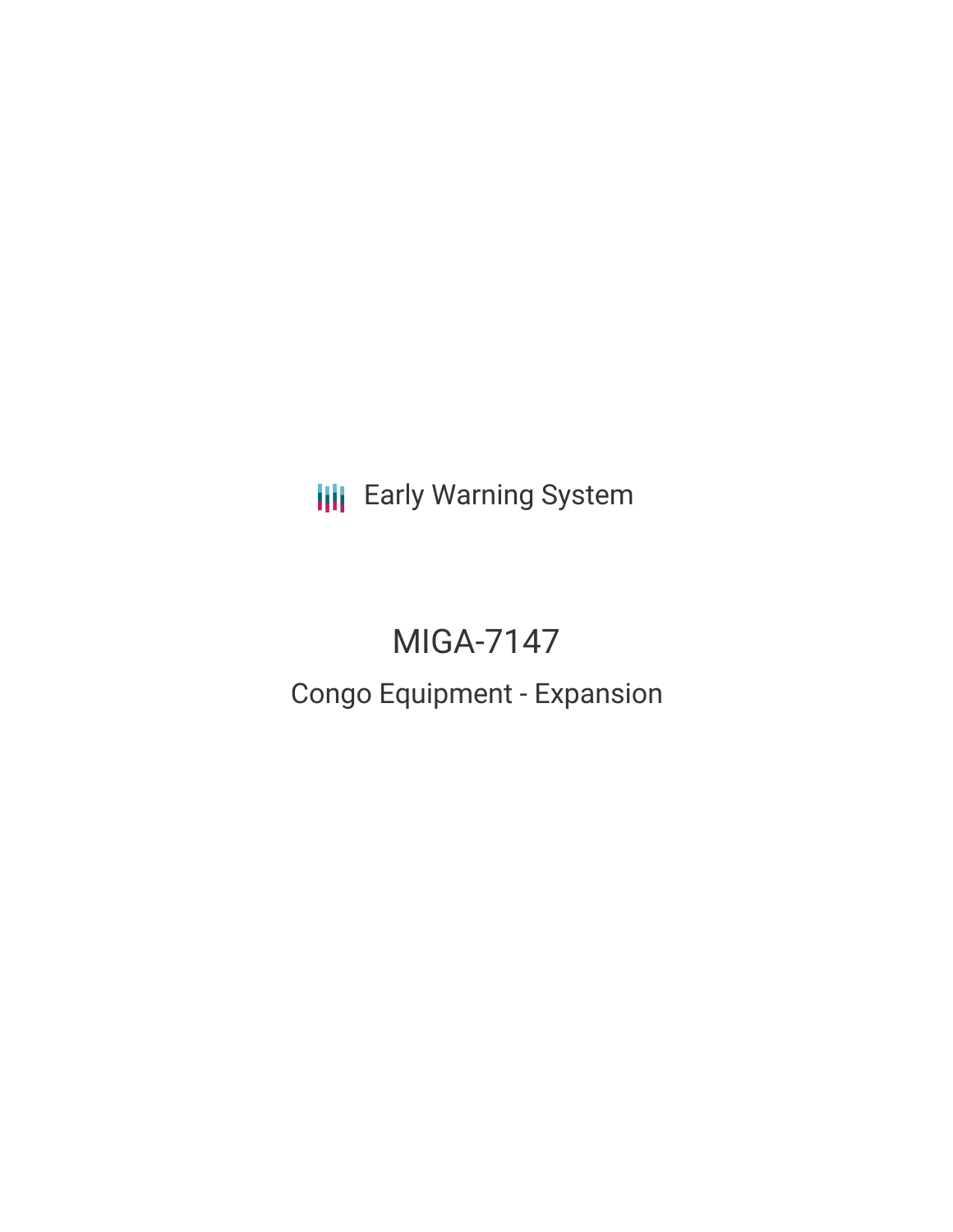### **Quick Facts**

| <b>Countries</b>               | Congo, Democratic Republic of                   |
|--------------------------------|-------------------------------------------------|
| <b>Specific Location</b>       | Katanga                                         |
| <b>Financial Institutions</b>  | Multilateral Investment Guarantee Agency (MIGA) |
| <b>Status</b>                  | Approved                                        |
| <b>Bank Risk Rating</b>        | B                                               |
| <b>Voting Date</b>             | 2015-12-17                                      |
| <b>Borrower</b>                | <b>Bartrac Equipment</b>                        |
| <b>Sectors</b>                 | Energy, Industry and Trade                      |
| <b>Investment Type(s)</b>      | Guarantee                                       |
| <b>Investment Amount (USD)</b> | \$106.00 million                                |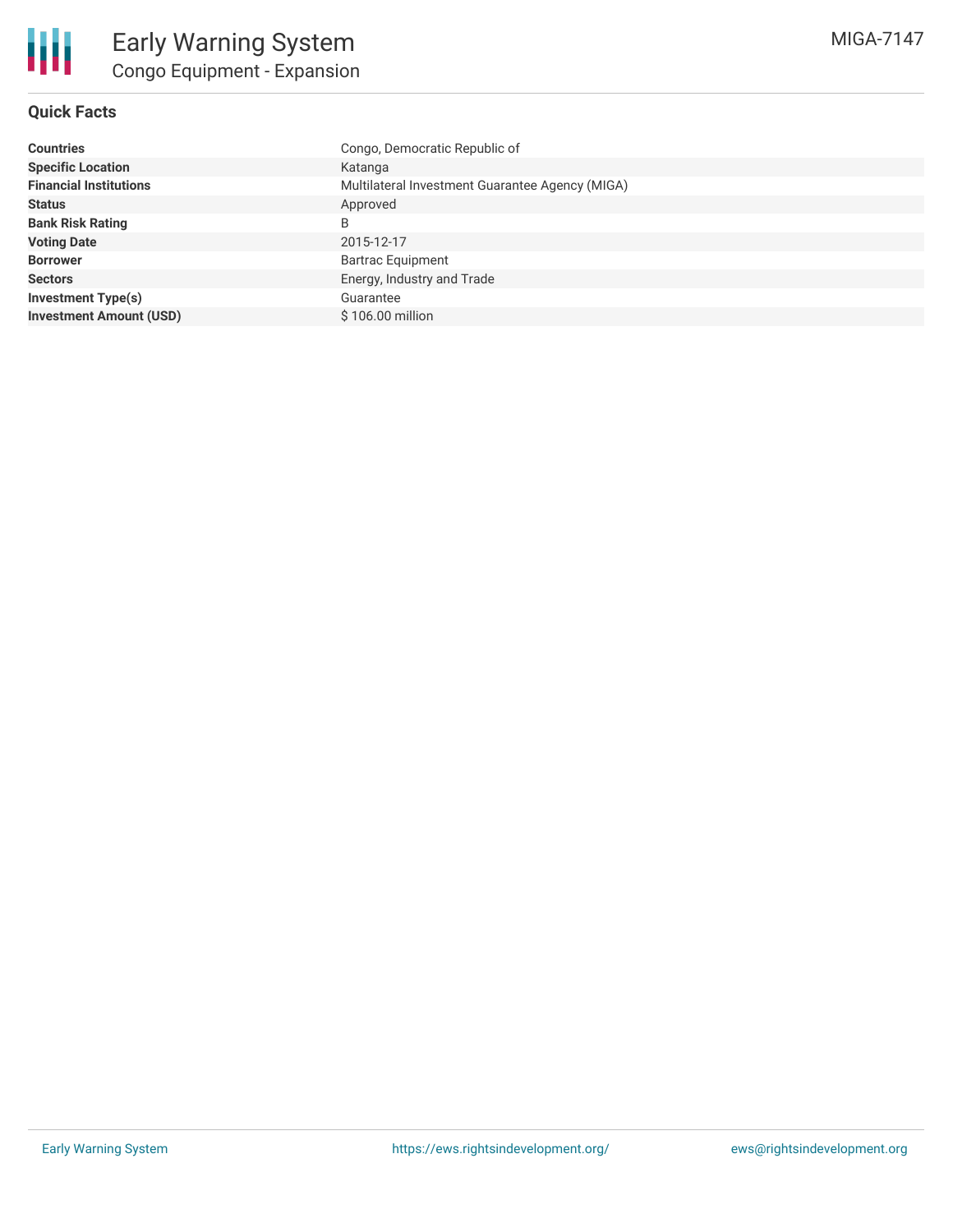

#### **Project Description**

This project finances the establishment and ongoing operations of a dealership for Caterpillar earthmoving equipment, as well as for power-generating equipment in the Katanga region. The dealership's main activities include the sales, rental, and service of machines and generations sets, as well as parts sales.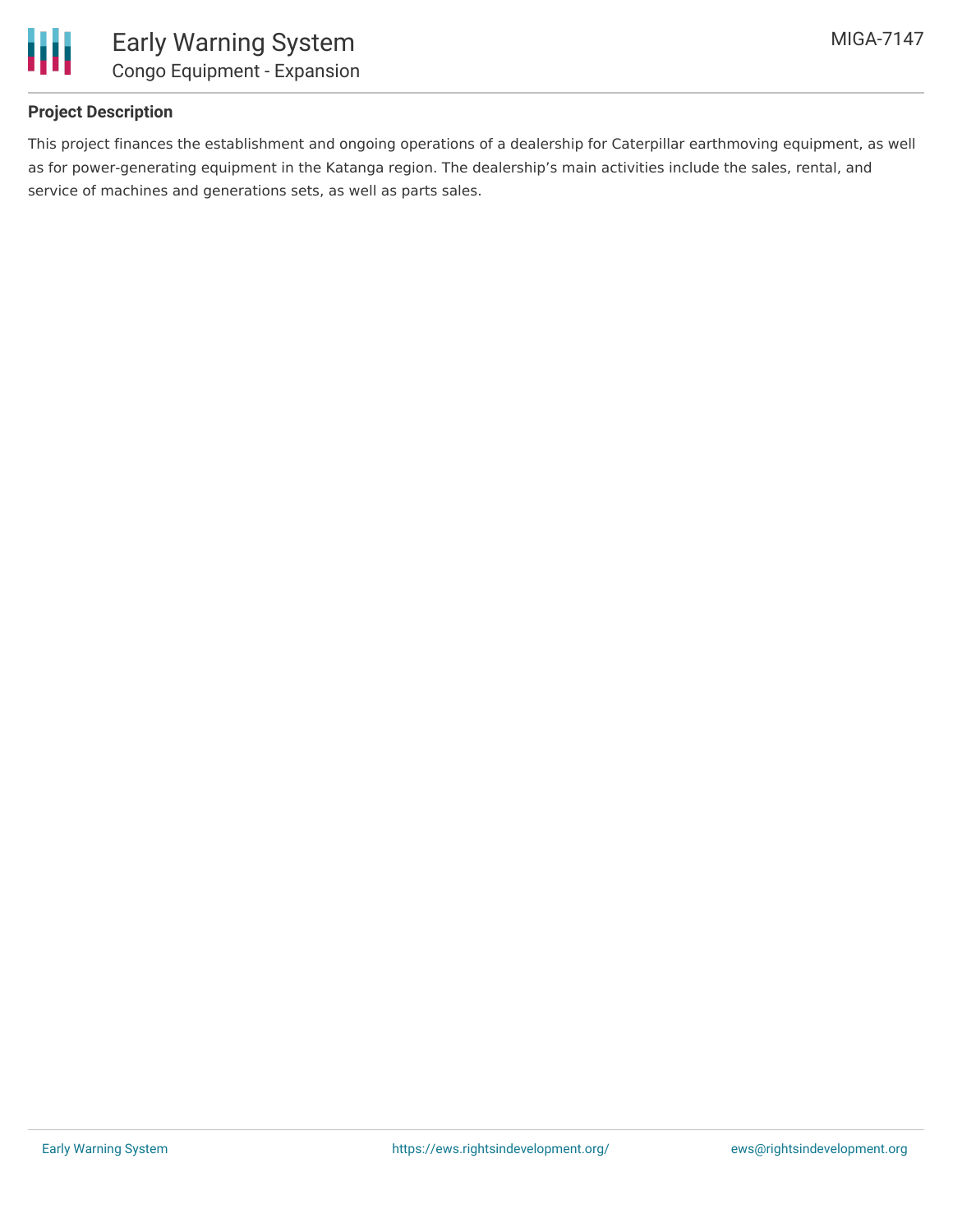

#### **Investment Description**

Multilateral Investment Guarantee Agency (MIGA)

This project comprises of a MIGA guarantee of up to \$106 million to Bartrac Equipment for a period of up to 10 years against the risks of transfer restriction, expropriation, and war and civil disturbance.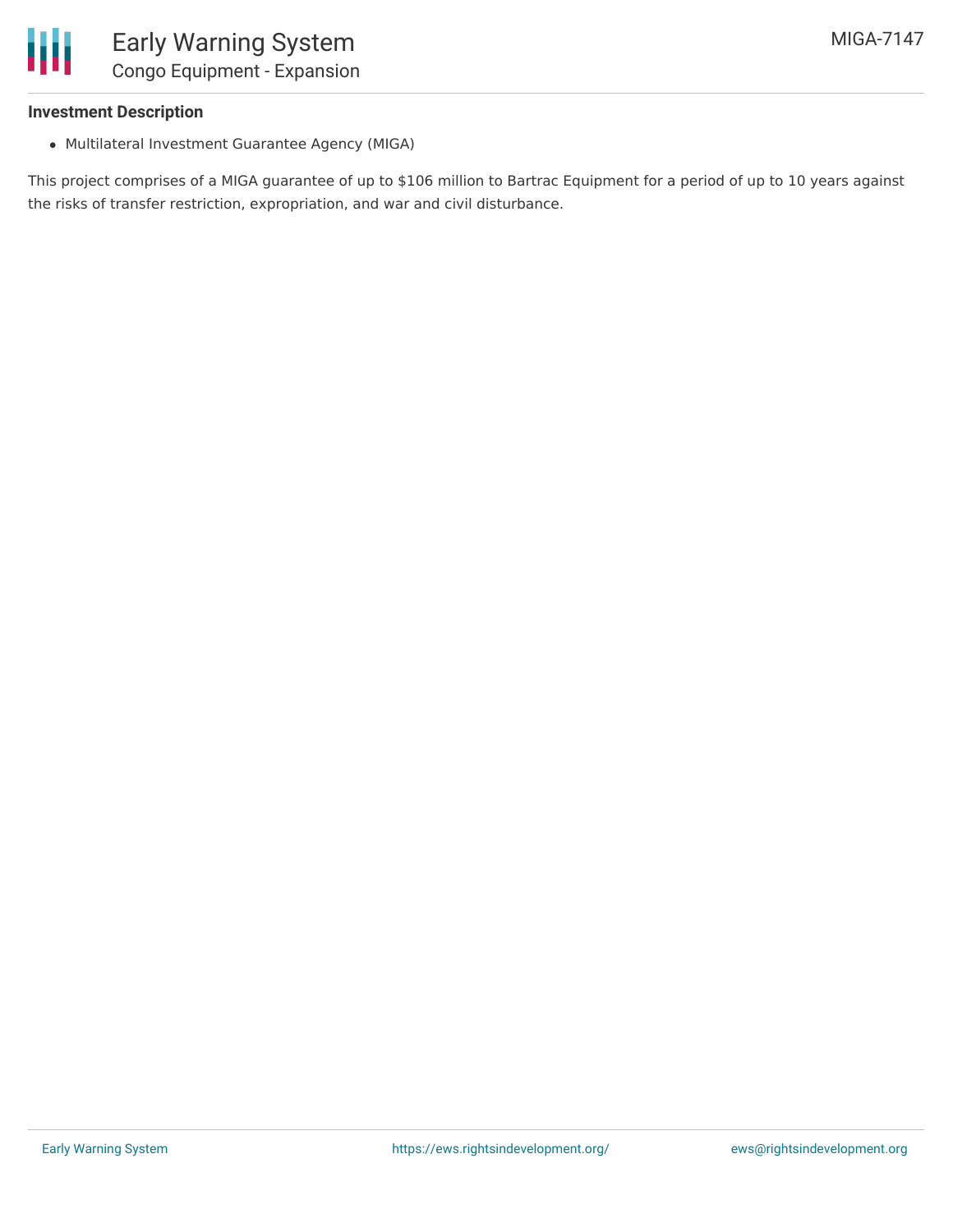

#### **Contact Information**

\*No contacts available\*

#### ACCOUNTABILITY MECHANISM OF MIGA

The Compliance Advisor Ombudsman (CAO) is the independent complaint mechanism and fact-finding body for people who believe they are likely to be, or have been, adversely affected by an IFC or MIGA- financed project. If you submit a complaint to the CAO, they may assist you in resolving a dispute with the company and/or investigate to assess whether the IFC is following its own policies and procedures for preventing harm to people or the environment. If you want to submit a complaint electronically, you can email the CAO at CAO@worldbankgroup.org. You can learn more about the CAO and how to file a complaint at http://www.cao-ombudsman.org/